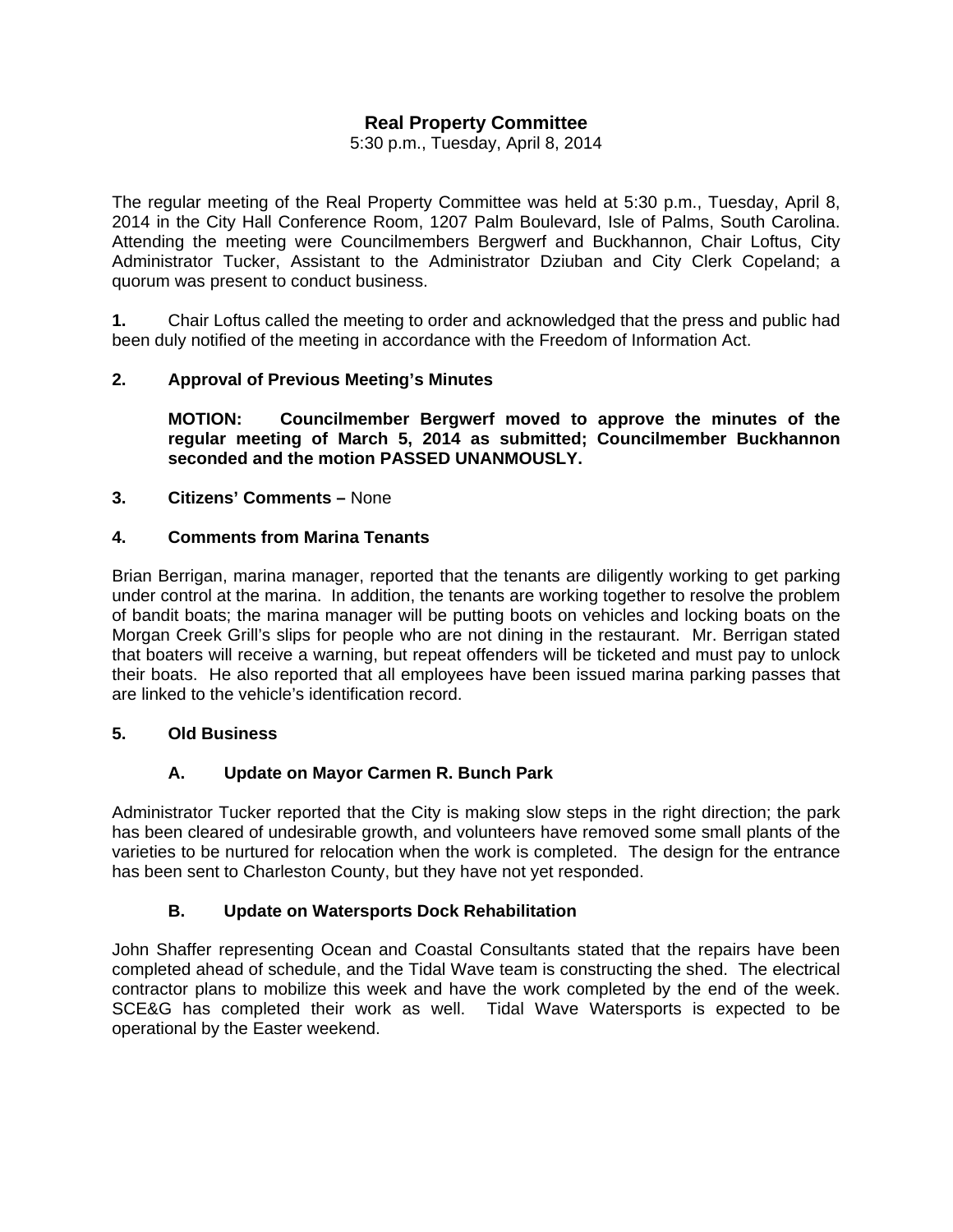### **C. Update on Marina Consulting Projects at the Marina**

Brian Berrigan stated that, once the expense was approved at the March City Council meeting, John Tarkany was given the go-ahead for design and engineering; a work product should be ready for the May Council meeting.

John Shaffer reported to the Committee about his design work on reconfiguring the Intracoastal docks; he stated that preliminary designs have been completed and he is ready to meet with Administrator Tucker and Assistant Dziuban.

Mr. Shaffer stated that he has generated two designs and that both are within budget. He added that the City does not have to get a permit, and the designs make the docks more usable and flexible. Mr. Berrigan added that one (1) advantage is that boats can tie up hip to hip.

Mr. Shaffer noted that currently these docks can only accommodate boats twenty-two feet (22 ft.) or less; with the reconfiguration, the docks will accommodate any size boat. In addition, he believes that this reconfiguration will eliminate the problem of bandit boats.

Mr. Berrigan said that he will have firm numbers by next month's meeting and asked to be on the agenda for that meeting. Mr. Shaffer stated that he will be attending the informational meeting of the Boating Infrastructure Grant on April 22<sup>nd</sup>; he opined that this dock reconfiguration would qualify for these funds.

Mr. Berrigan noted that there are several projects going on that the marina at the same time; there is the watersports dock rehabilitation, the plan for the enhanced entry way, and a very preliminary concept for a master plan for the marina.

Chair Loftus stated that, if the City moves forward on the Intracoastal docks, he wants a firm understanding in writing for all tenants regarding what spaces belongs to whom for parking. He added that, with increased use of the docks, the restaurant still needs sufficient parking for its customers.

The Chair asked Mr. Berrigan and Mr. Clarke of Morgan Creek Grill whether they have spoken with their neighbor Phillip Smith. Mr. Clarke said he has called a couple of times and learned that Mr. Smith has been out of town; he assured the Chair that he will discuss the dock reconfiguration with Mr. Smith before the next Committee meeting.

Administrator Tucker reported that about two thousand dollars (\$2,000) remains on the Ocean and Coastal Consultants contract, and Chair Loftus recalled that the money was to be spent on a meeting between Mr. Shaffer and the stakeholders at the marina to work on a master plan.

Mr. Shaffer stated that he wanted to start on the master plan in order to keep the momentum going.

Before proceeding, the City Administrator reminded the marina tenants, Mr. Shaffer and the Committee that a Boating Infrastructure Grant is reimbursable only, so the City must have funds on hand for any project.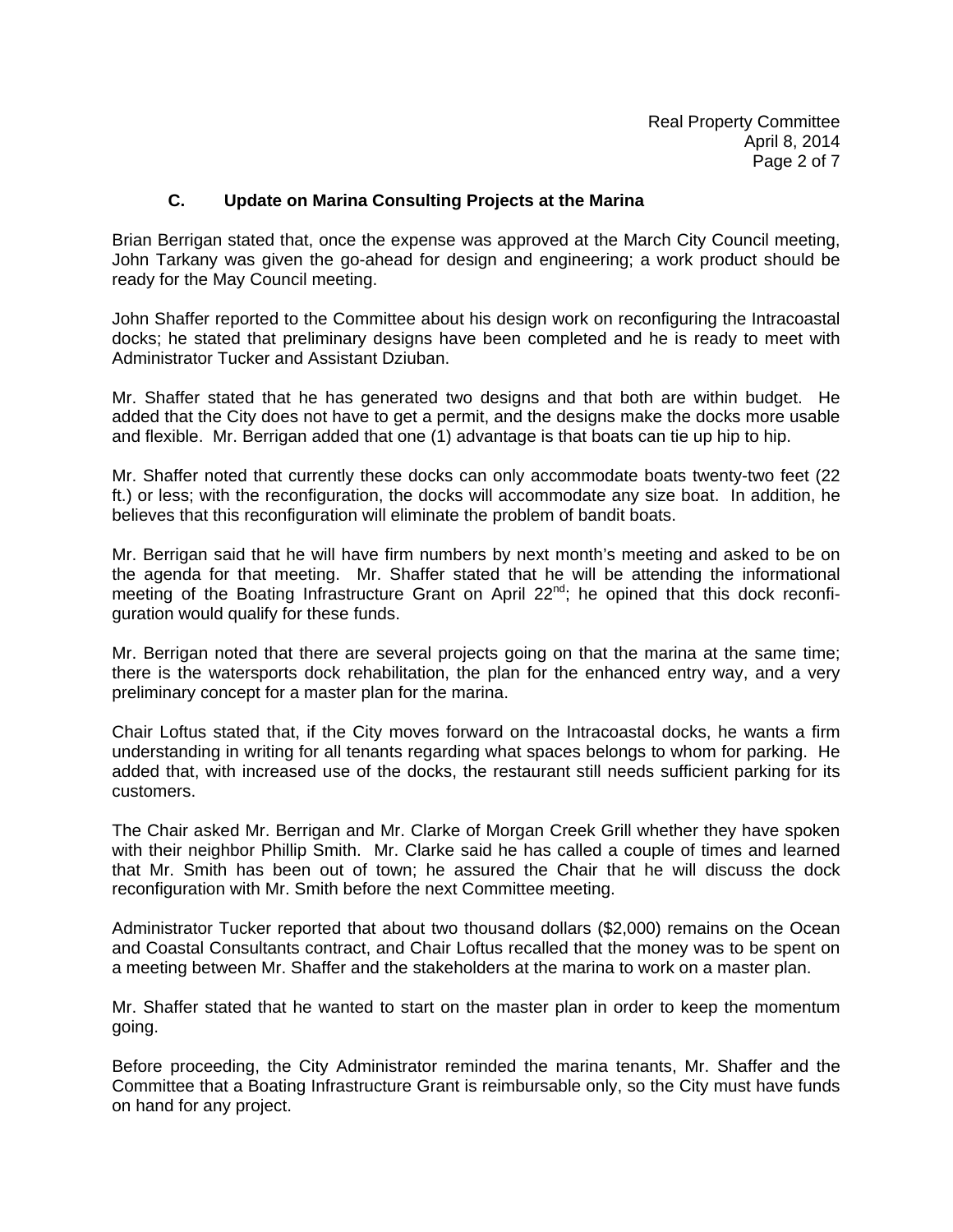### **D. Review of FY15 Operating and Capital Budgets for the Marina and Front Beach and Budgetary Tools**

Administrator Tucker recounted the charge to Committees from the Ways and Means Committee to study their budgets and various tools provided by staff to be ready to make suggestions to balance the budget at the budget workshop that will be part of the next Ways and Means Committee meeting. Staff has provided more tools tonight that explain more of the role tourism plays in the City's finances.

The Administrator then directed attention to the schedule of all City revenues by source; she asked for special attention to the box on the bottom left that compares revenue from FY14 to FY15 and the percentage of the overall budget attributed to each source.

The next schedule for review was the full-time and part-time positions by department that are impacted by tourism. The percentages for three (3) departments were based on factors such as the increase in calls to the Police Department in the tourist season, the monthly call statistics for the Fire Department and the percentage of short-term rental residences on the island for the Public Works Department. The part-time positions, i.e. Beach Services Officers, County police and some firefighters, have historically been funded one hundred percent (100%) from tourism funds.

Two (2) columns illustrate the number of positions in the Fire, Police and Public Works Departments that are funded from tourism funds in the FY14 budget versus the number of positions that could be funded based on statistical data. Since no decisions have been made relative to using tourism funds for FY15, that column has no figures.

Councilmember Buckhannon noted that each department in the City is involved in tourism in one way or another, but there is no quantifiable data to support assigning personnel to tourism funds.

The second new schedule takes the audited FY13 revenues to the City and estimates the percentage of total revenue that can be attributed to each category; the categories are accommodations rentals, second homes, day visitors, all other revenues and the marina. Administrator Tucker explained the logic used to make assumptions for the schedule. The conclusion is the percentage of total City revenue attributable to each category as follows:

| Accommodation rentals   | 47%        |
|-------------------------|------------|
| Second homes            | 17%        |
| Day visitors            | 8%         |
| All other City revenues | <b>25%</b> |
| Marina                  | 4%         |

Councilmember Buckhannon took notice of the fact the day visitors contribute little to the City revenues, but require many City services while they are on the island.

Proceeding to the operating budgets, the first to be discussed was the Front Beach and beach restoration and maintenance expenses spread by funding source. The Administrator noted that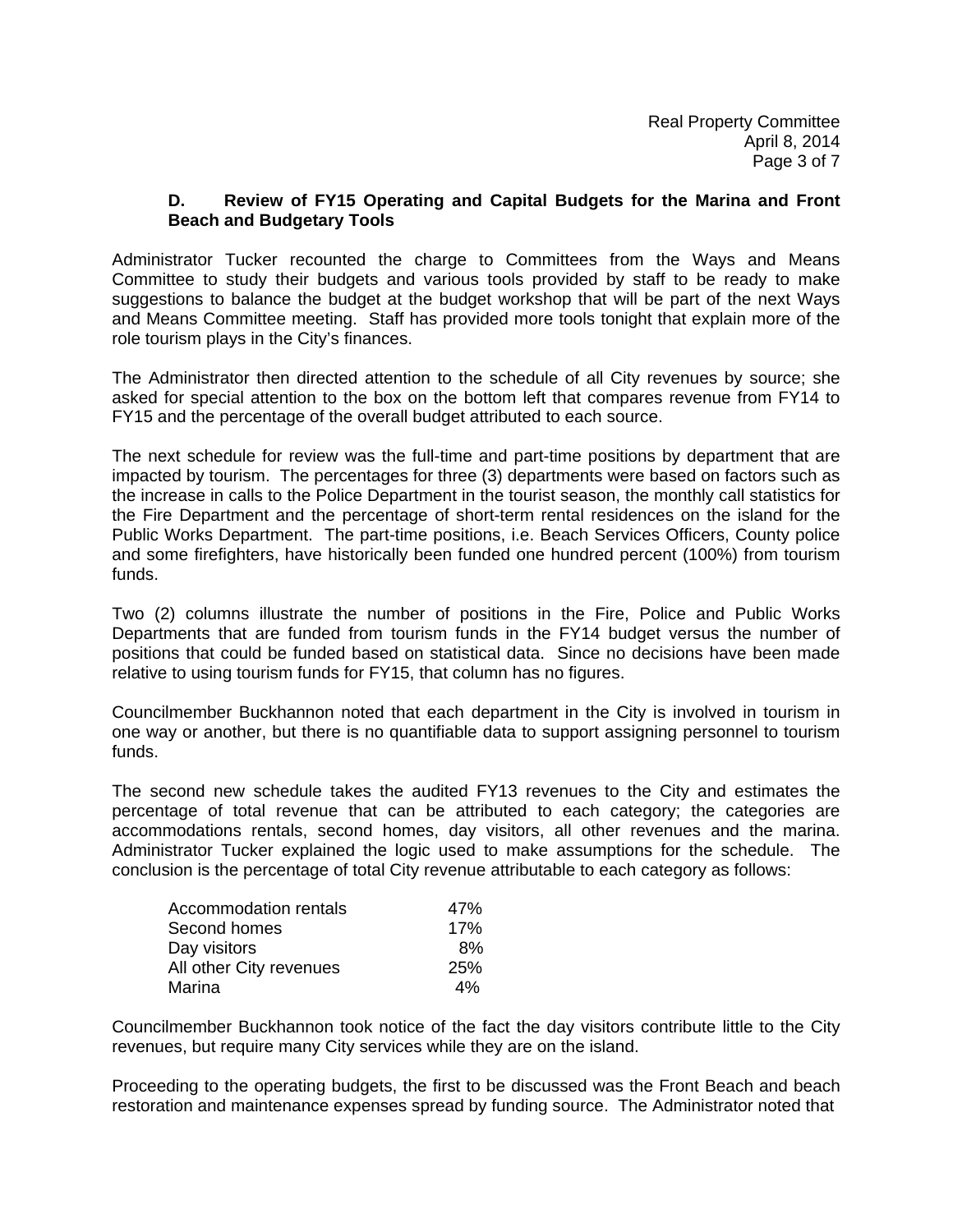this is not the same budget discussed at Ways and Means; the debt service is included in this version. Again Administrator Tucker directed attention to the box at the bottom of the page, comparing FY14 and FY15 percentages of funds that supported expenses.

The same information was included on the schedule of marina expenses.

The Administrator then moved to the Fund Balance Roll-forward with FY15 budget numbers included; the first page contains information on the General Fund and includes a menu of options from which to select to close the gap of one million one hundred sixty-two thousand dollars (\$1,162,000) between revenue and expenses. The options are divided into four (4) categories as follows:

- Repeat FY14 Transfers In for Personnel and Operating Expenses;
- Additional Transfers in from Tourism Funds;
- Increase General Fund Revenues; and
- Reduce or Defer Expenses.

If the Committee supported the transfers-in for the FY14 budget, a total of six hundred twentythousand dollars (\$620,000) could be applied to reduce the gap. If the Committee were to also sanction transfers for four (4) additional existing firefighters and one (1) existing patrol officer, another two hundred seventy-five thousand dollars (\$275,000) could be applied to the gap. Assuming that all of the transfers in noted above were approved, the gap could be reduced by eight hundred ninety-five thousand dollars (\$895,000), leaving the gap at two hundred sixtyseven thousand dollars (\$267,000).

Under the heading of "Reduce or defer expenses" is a one-time accounting correction that has been on the books since the City made two (2) insurance payments in one (1) fiscal year; the auditors would be pleased to see this eliminated. This accounting correction captures approximately one hundred fifty-one thousand dollars (\$151,000).

Administrator Tucker reported that the last payment from Charleston County for property taxes was much less than expected; therefore, the option to increase the FY15 Property Tax budget to the FY13 actual received based on healthy FY14 activity must be taken off the list of options for increasing General Fund revenues.

Councilmember Buckhannon commented that among the options for reducing expenses is the funding of seven (7) firefighters despite the statistical data that support seventeen (17) firefighters could be funded from tourism funds.

Administrator Tucker encouraged the Committee members to consider options on the menu for increasing revenues, not just reducing expenditures, for the April Ways and Means meeting.

As discussions moved to the proposed budget for FY15, the Committee was directed to page 44, the Capital Budget for Front Beach, the public restrooms and parking. Administrator Tucker stated that, after a field assessment was conducted, the cost of replacing white fencing at Front Beach was increased to forty thousand dollars (\$40,000). Also in the budget is forty-nine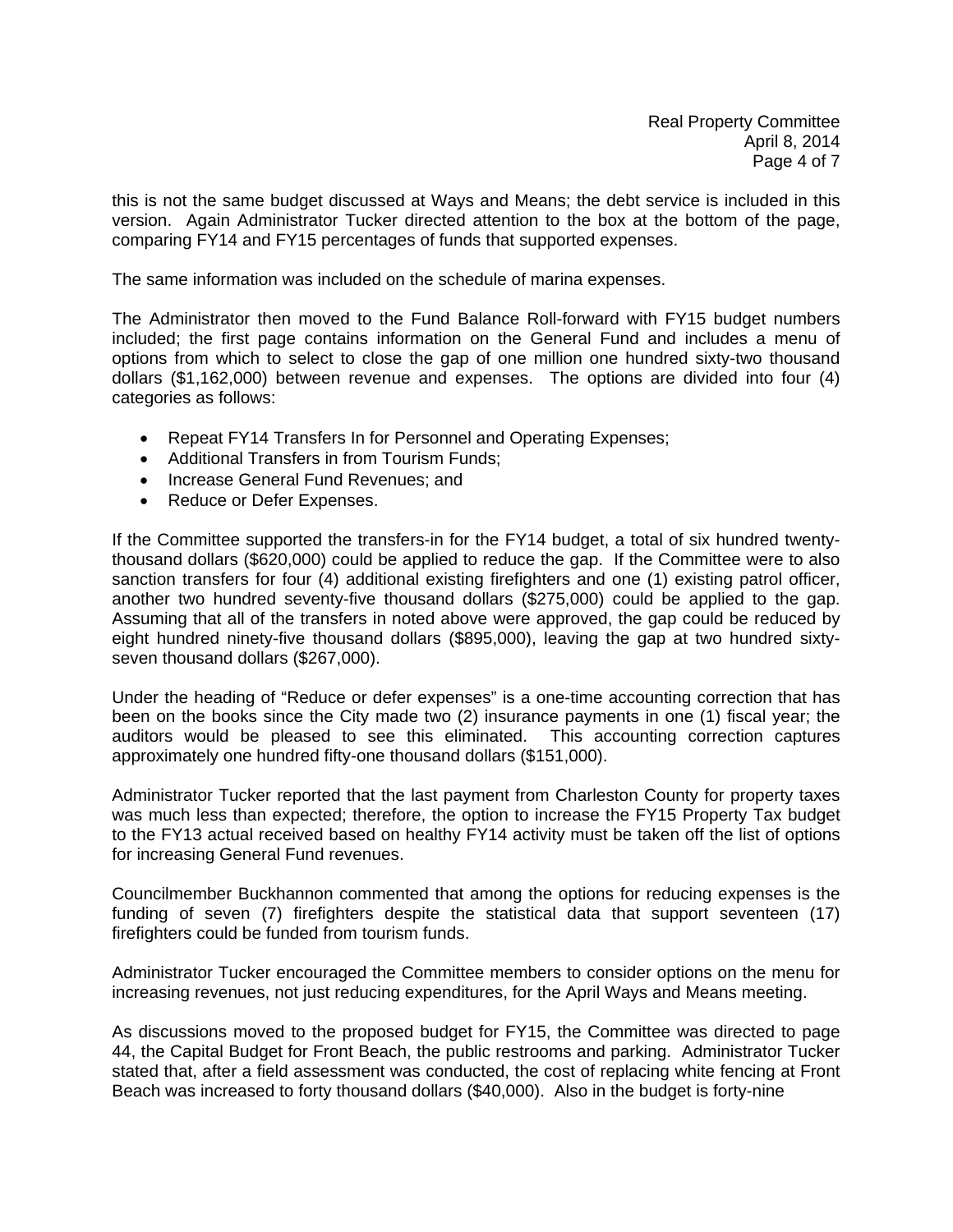thousand two hundred twenty dollars (\$49,220) to cover the costs to evaluate alternatives, design for an approved site and preparation of bid documents for new public restrooms. On line 141 is cost for the re-surfacing of the City-owned portion of Ocean Boulevard at one hundred twelve thousand five hundred dollars (\$112,500); the Administrator stated that this work had rolled forward on the Capital Plan, but could be deferred to FY16. The Committee agreed to defer this project, having been told that the City may have to respond to emergency repairs. Displaying pictures of the boat ramp at Breach Inlet, again the Administrator said the sufficient repairs could be done to allow for this task to be deferred to FY16 as well.

Under the heading "Beach Restoration and Monitoring," this budget provides for another focused erosion project in the fall of 2014 at one million two hundred sixty-five thousand dollars (\$1,265,000). Administrator Tucker noted that the City does not have the funds for this project, so an informational meeting with the stakeholders has been held. With approximately six hundred thousand dollars in the beach restoration fund, the Administrator asked whether the Committee was interested in expanding the City's portion of funding for this focused erosion project.

Councilmember Bergwerf asked Administrator Tucker what the response from stakeholders had been; the Administrator indicated that little had been said by the stakeholders. The Administrator noted that the stakeholder agreement had to be amended. Since this project falls under the same permit, staff hopes to keep the price down by using the same contractor, who gave the City such a favorable price before. The Administrator expressed concern over the pricing because of the costs at Folly Beach for their renourishment project and the fact that many contractors are still on the New Jersey and New York coastline in response to Hurricane Sandy.

The next page in the FY15 budget is the Capital Budget for the marina; Administrator Tucker explained that several items listed have rolled into FY15 according to the Ten-Year Capital Plan. The only item on the budget that is not referred to as "only with failure" is the point-of-sale cash receipts system. The Administrator has been told that this system is at a critical point and needs to be replaced in this budget year. Chair Loftus commented that any new system must be upgradeable as credit/debit cards will soon be made with an embedded chip rather than the electronic strip on the back.

Chair Loftus questioned that the point-of-sale system was the City's responsibility rather than the tenant's; he asked Administrator Tucker to review the lease for the store to verify that the items on the Capital Plan are the City's responsibility.

Going to the Municipal Accommodations page of the FY15 budget, the Administrator directed attention to line 88 that is for future beach restoration projects and to line 89 that shows that the Beach Restoration Loan is paid off in FY14. On page 20, Administrator Tucker noted that line 144 will be reduced since the re-surfacing of the City-owned portion of Ocean Boulevard has been deferred to FY16. Staff has included fifty thousand dollars (\$50,000) for improved and decorative lighting for Front Beach; the Administrator suggested that the City invest in a demonstration project in a small section of Front Beach to test the effectiveness and the look of the new lights before making a substantial investment in them.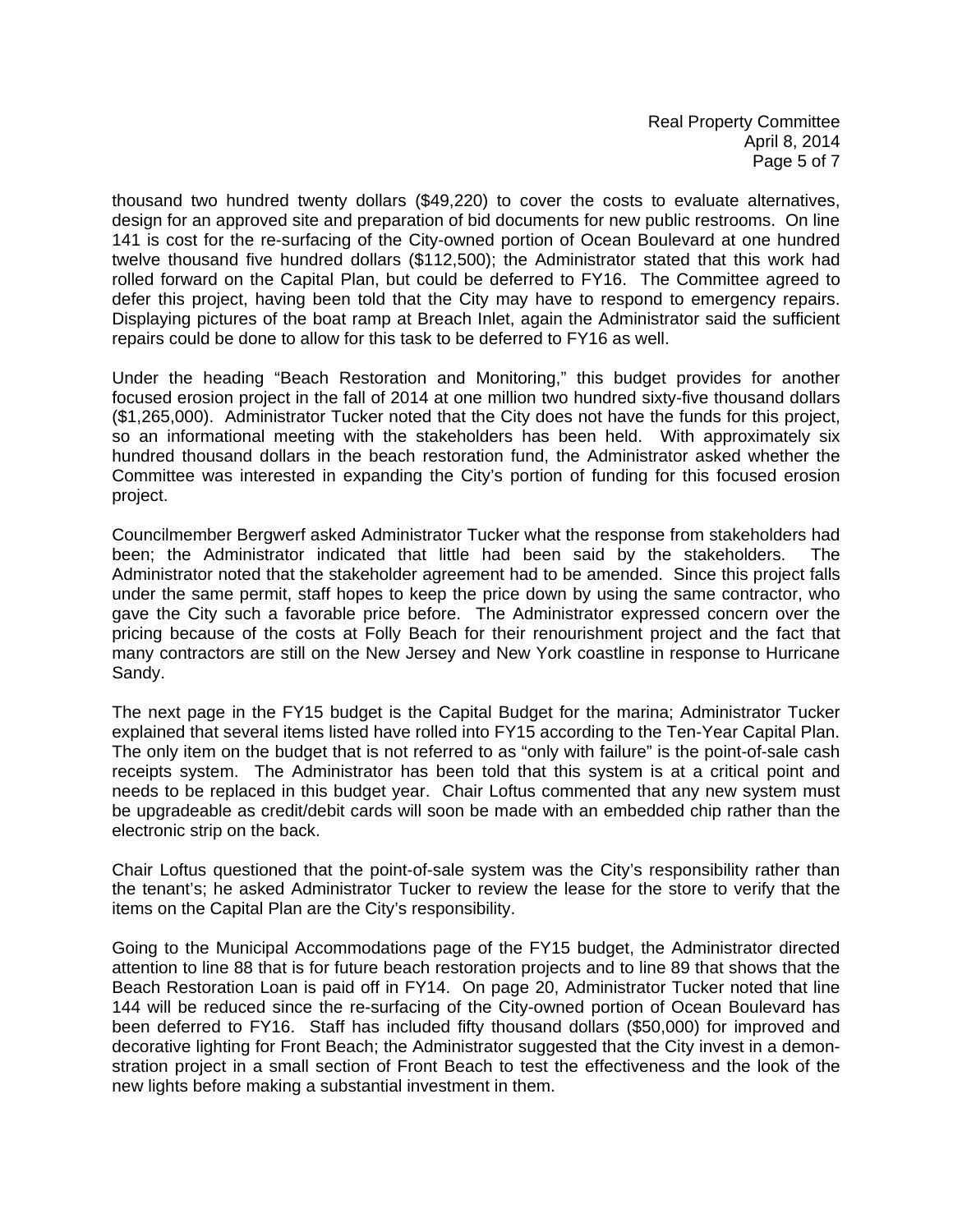Continuing to State Accommodations Tax expenditures budgeted for the public restrooms/Front Beach/Breach Inlet, the Administrator remarked that line 295 will be reduced to its FY14 level with the deferral of the Front Beach re-surfacing. Line 302, Construction in Progress, is fifty percent (50%) of the cost to evaluate alternate sites, generate a design for the new structure, and to prepare the bid documents for new public restrooms.

Marina Fund expenditures, on page 33, remain relatively stable year over year.

The next page lists expenditures for the restaurant and watersports operation that has nothing new added.

#### **6. New Business**

#### **Consideration of Contracts in Excess of \$10,000**

#### **Award of a contract to L&L Contractors in the amount of \$77,990 for the generator replacement at City Hall.**

Administrator Tucker explained that this price assumes that the transfer switch does not have to be replaced; the bid for the transfer switch is an additional twenty thousand nine hundred dollars (\$20,900). Since the budget for the generator is one hundred five thousand dollars (\$105,000), the task will come in under budget even with if the transfer switch has to be replaced.

**MOTION: Chair Loftus moved to award a contract to L&L Contractors in the amount of \$77,990 for the generator and an additional \$20,900 if the transfer switch has to be replaced; Councilmember Bergwerf seconded and the motion PASSED UNANIMOUSLY.** 

#### **7. Miscellaneous Business**

#### **Marina Rents Report**

Administrator Tucker reported that all tenants are current in their responsibilities to the City.

Chair Loftus asked whether the new underwater power line from Mount Pleasant has been turned on; Administrator Tucker said that she would check with Directors Kerr and Pitts.

The Administrator reported that she has received notice from the marina tenants that they are ready to have the blue recycling containers removed.

Chair Loftus asked what kind of public education was planned for short-term rentals on the island. Assistant Dziuban reported that she would be working Charleston County's public education department to generate the materials specific to the Isle of Palms. Chair Loftus suggested that it would be good to include a map of the locations of recycling containers on the island as well as the pick-up dates.

# **Next Meeting Date: 5:30 p.m., Tuesday, May 6th, Council Chambers**